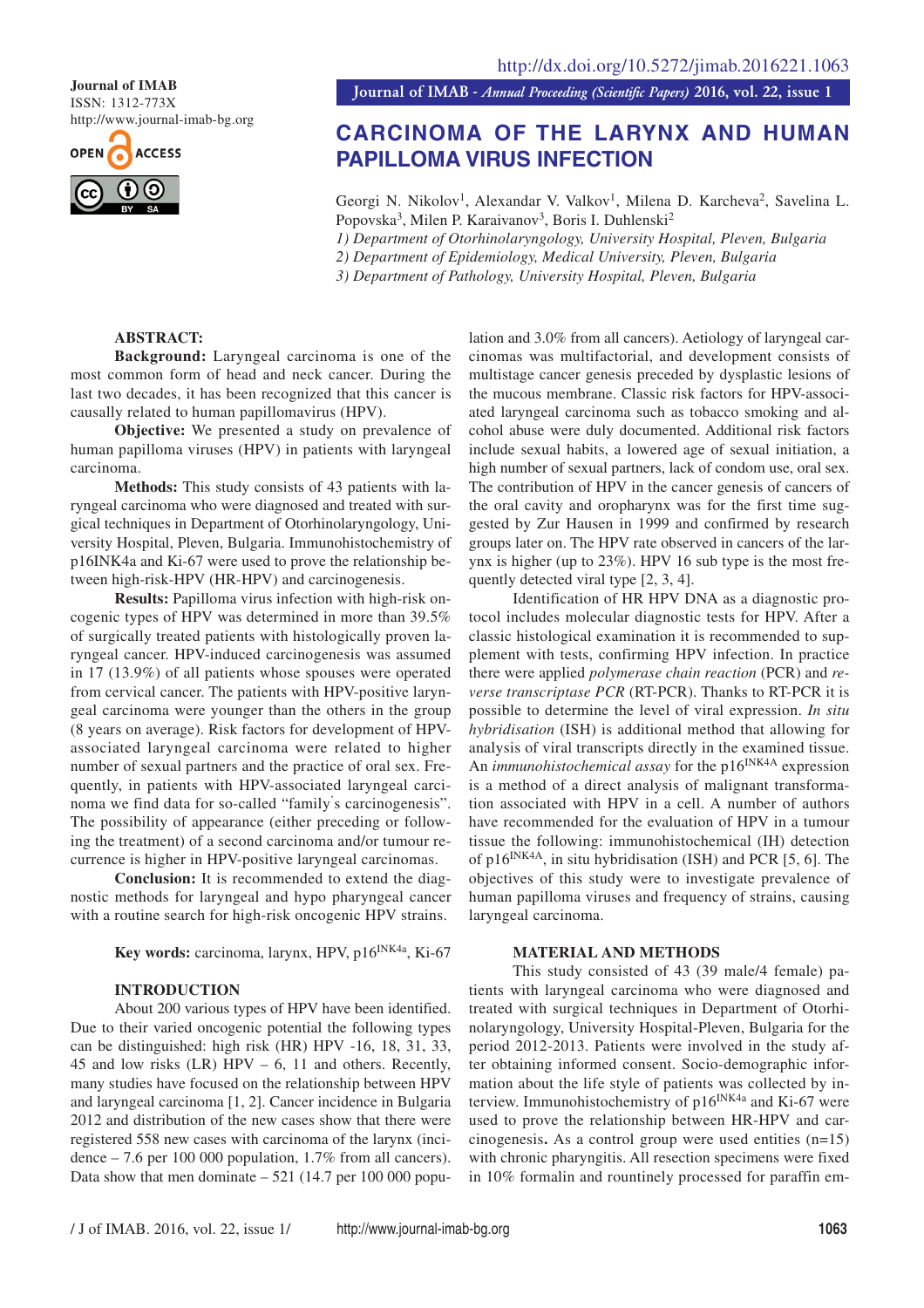bedding. Four micrometer thick tissue sections were done. They were deparaffinized and rehydrated by ethyl alcohol and treated by 3% hydrogen peroxide solution for 30 min at room temperature. Following buffering by citrate buffer (pH-6) was done for 5 min. Tissue sections were immunostained applying the antibody  $p16^{INK4a}$  (CIN tec Histology kit, DAKO) in a dilution 1:50. Vision Flex system was used. Ki-67 positivity was investigated with Flex Monoclonal Ki-67 Antigen, Clone MIB-1, DAKO. The Ki-67 antigen is a large nuclear protein (345, 395 kDa) preferentially expressed during all active phases of the cell cycle. Areas (unaffected by carcinoma tissue) were used as inner negative control. The expression of  $p16^{INK4a}$  was assessed in the cell nuclei and evaluated using a five-point grading system. Less than 10% tumor cells positive was scored 0, 10% to 25% scored as 1+, 25% to 50% scored as 2+, 50% to 75% scored as 3+, and more than 75% scored as 4+. At least 500 cells per high-power (objective lens×40) field and three fields were observed, and grades of 3+ and 4+ were regarded as over expression. There was performed a software package for the statistical analysis.

# **RESULTS**

The socio-demographical characteristics of the popu-

**Table1.** Socio-demographical characteristics

lation participating in the study were summarized in Table 1. There were 39 men and 4 women, with average age of 56 years old (ranging within 27-79 years old). HPV-associated laryngeal carcinomas are proved to be predominately a male disease. The statistically significant difference was found to be  $-R = 0.39$  ( $p = 0.009$ ). The immunohistochemical findings are shown in Table 2. Papilloma virus infection with high-risk oncogenic types of HPV were determined in 17 (39.5%) of surgically treated patients with histologically proven laryngeal cancer, p16<sup>INK4a</sup> being positive. 14  $(82.4\%)$  of them were male and 3  $(17.6\%)$  were female. HPV-induced carcinogenesis was assumed in 6 (13.9%) of all patients whose spouses were operated from cervical cancer. In the control group n=15 no patients with p16INK4ª positive immunohistochemical staining agent. Statistical analysis of the results reveals significant difference R= - 0,34 (ð=0,01 ). HPV-associated laryngeal carcinomas in the study group are the most common version of a well-differentiated carcinoma with keratinization. Secondly, is moderately differentiated squamous cell carcinoma (table 3). Patients with HPV associated laryngeal carcinoma are grouped mostly in the age group 50-59 and HPV negative in the age group 60-69 and 70-79 (figure 1).

|                              | Number, %          |                        | Number, % |
|------------------------------|--------------------|------------------------|-----------|
| <b>Patient</b>               |                    | <b>Residence</b>       |           |
| saverage age                 | 43                 | Cities                 | 24/56     |
| (in years)                   | 56 (from 27 to 79) | <b>Villages</b>        | 19/44     |
| Gender                       |                    | <b>Smoking</b>         |           |
| Males                        | 39/9               | <b>Yes</b>             | 33/76.7   |
| Females                      | 14/9               | N <sub>o</sub>         | 10/23.3   |
| <b>Marital Status</b>        |                    | <b>Alcohol abuse</b>   |           |
| Single                       | 18/58              | Yes                    | 36/83.7   |
| Married                      | 25/42              | N <sub>o</sub>         | 7/16.3    |
| <b>Family carcinogenesis</b> |                    | <b>Sexual partners</b> |           |
| Husband / wife               | 6/13.9             | To five                | 9/20.9    |
| N <sub>o</sub>               | 37/86.1            | Over                   | 34/79.1   |
| <b>Family carcinogenesis</b> |                    | Oral sex               |           |
| Mother, father,              |                    | <b>Yes</b>             | 22/51.2   |
| brothers and sisters         | 10/23.3            | N <sub>o</sub>         | 21/48.8   |
| N <sub>o</sub>               | 33/76.7            |                        |           |

Table 2. p16<sup>INK4a</sup> expression and presence of Ki-67

|                                 | Male<br>(number, $\%$ ) | Female<br>(number, $\%$ ) | Total   | Control<br>group |
|---------------------------------|-------------------------|---------------------------|---------|------------------|
| p16 <sup>INK4a</sup> expression |                         |                           |         |                  |
| Positive                        | 14/82.4                 | 3/17.6                    | 17/39.5 |                  |
| Negative                        | 25/96.2                 | 1/3.8                     | 26/60.5 | 15/100           |
| presence of Ki-67               |                         |                           |         |                  |
| Positive                        | 15/83.3                 | 3/16.6                    | 18/41.9 |                  |
| Negative                        | 24/96.0                 | 1/3.8                     | 25/58.1 | 15/100           |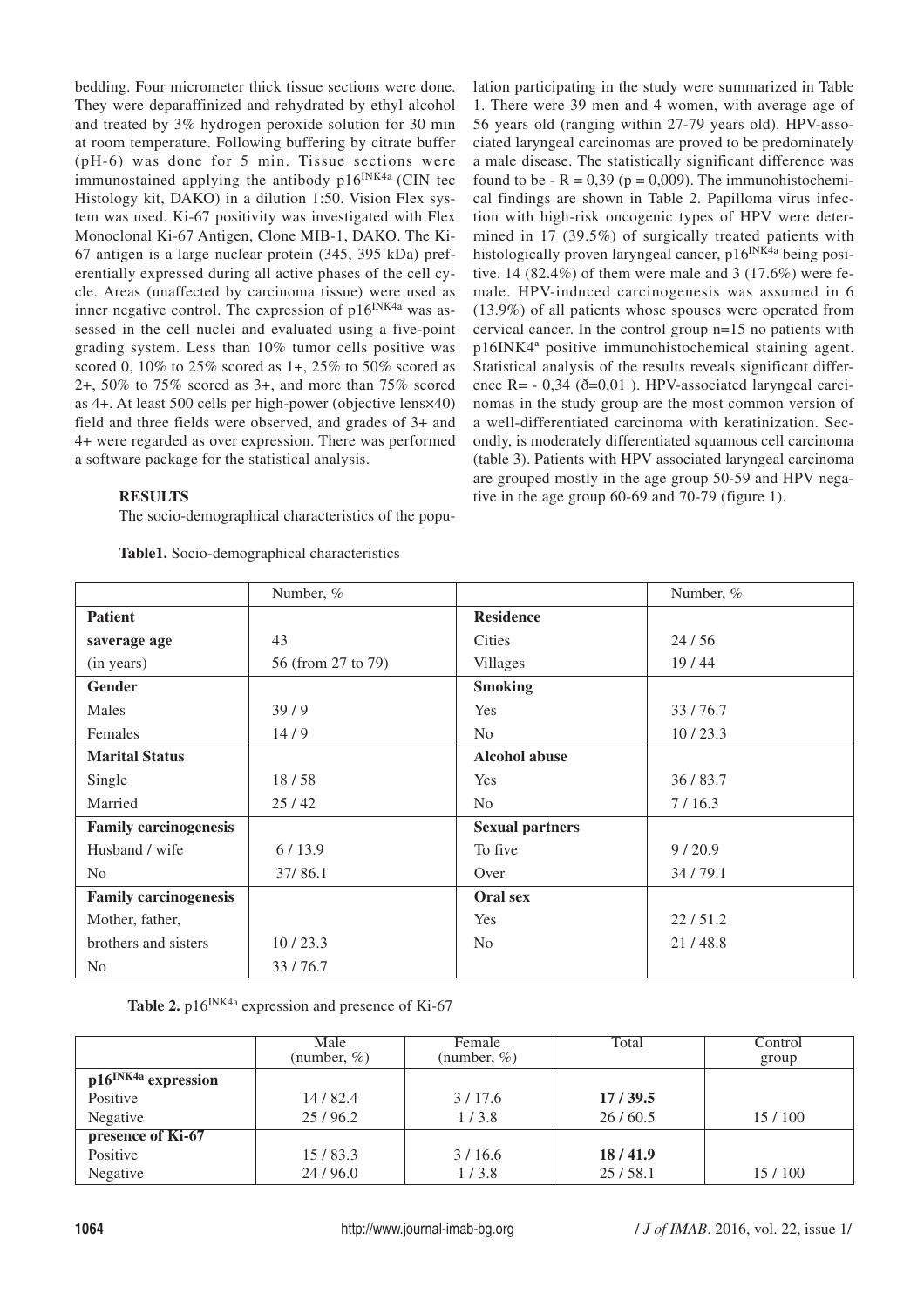|                                               | $p16^{INK4a}$ positive | $p16^{INK4a}$ negative |
|-----------------------------------------------|------------------------|------------------------|
|                                               | $n, \%$                | $n, \%$                |
| Well differentiated keratinizing squamous     |                        |                        |
| cell carcinoma n=28                           | 14                     | 14                     |
| Poorly differentiated squamous carcinoma n=12 |                        |                        |
| Moderately differentiated n=2                 |                        |                        |
| Verrucous $n=1$                               |                        |                        |

**Table 3.** Histological finding and  $p16^{NK4a}$  expression



Fig. 1. Age distribution of patients depending on the p16<sup>INK4a</sup> expression

### **DISCUSSION**

Recently, many studies have focused on the relationship between HPV and laryngeal carcinoma. In the present study, we found that HPV infection is more frequent in younger patients than elderly patients (8 years averagely). Cases of laryngeal cancer were registered in a wide age range. The literature is increasingly reported that those affected are young people of working age, no smoking and no alcohol abusers [7]. Gender ratio was 10/1 in favor of men. a Predominance is established among urban residents. Patients with laryngeal carcinoma associated virus 11  $(25.6\%)$  were urban residents (p>0.05). 25 (42%) of the respondents were married. It is established that there is not dependency between marital status and HPV positivity (p>0.05). In the studied group of patients smokers are prevailing - 40 (93%) and most consuming alcohol. No statistically significant difference of HPV-associated laryngeal carcinoma with alcohol and smoking (p>0.05). Important factors for development of HPV-associated laryngeal carcinoma were the higher number of sexual partners and the practice of oral sex. Frequently in patients with HPV-associated laryngeal carcinoma we find data for so-called "family' s carcinogenesis". The results showed that HPV infection was correlated with increased expression of p16<sup>INK4a</sup>. The study of p16INK4a biomarker was useful in the diagnosis of HPV associated laryngeal cancers. The authors postulate the so-called "Gold standard" in research of carcinomas of the head and neck. It must present prominently p16<sup>INK4a</sup> study [8]. The purpose of that investigation tool is to demonstrate transcriptional activity of oncogenes virus. Moreover, although PCR is more sensitive than other approaches, as total DNA are extracted from tissue samples, so the detected HPV DNA can be derived from non-cancerous cells, a tumor surface contamination or just only few cancer cells. Compared with PCR method, ISH can identify the HPV infection in the tumor cell nuclei, which could provide more reliable results [9].

HPV infection is considered as an indicator of better prognosis in patients with laryngeal carcinoma in many studies. Number of authors reported that HPV positive cases have higher survival rates than HPV negative cases. However, there are still controversial and contradictory results [6, 10, 11].

## **CONCLUSION**

HPV-associated cancers have different biological parameters which are associated with a profile of the p16 expression. They are well differentiated in a histological examination. The average age of patients with HPV-associated cancers is significantly lower and the contribution of addictions that are considered to be classical risk factors, namely smoking and alcohol abuse is significantly lower or negative; and sexual habits are different: a higher number of sexual partners and oral sex.